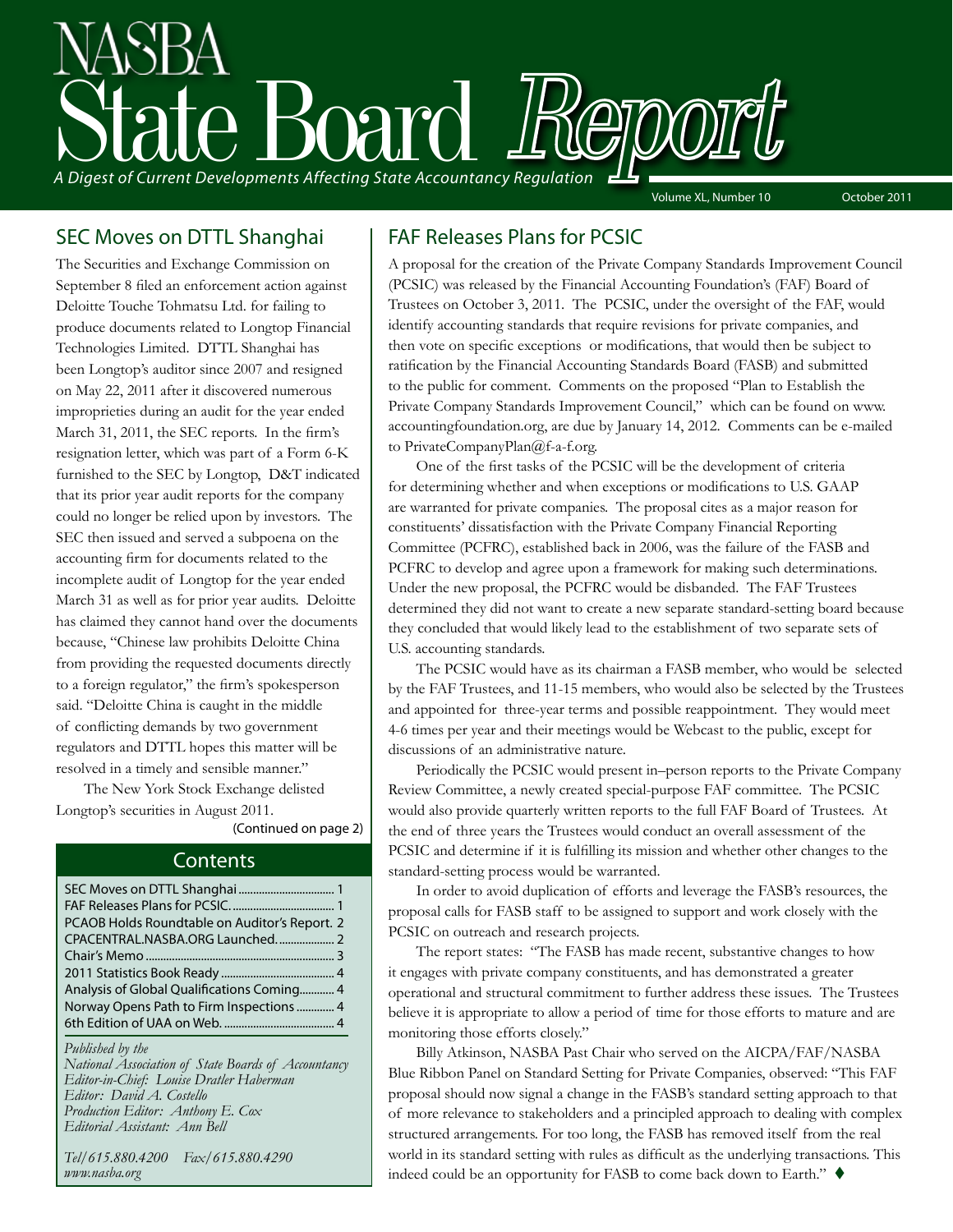## PCAOB Holds Roundtable on Auditor's Report

A roundtable discussion on how the Public Company Accounting Oversight Board can improve the relevance and usefulness of auditors' reporting on the results of their audits of public company financial statements was held on September 15 including 32 investors, auditors, corporate board members, financial statement preparers and academics. The discussion covered many of the areas raised in the PCAOB's concept release on the topic, to which NASBA sent a response on September 28 (see www.nasba.org).

PCAOB Chairman James R. Doty, who will be the keynote speaker at NASBA's Annual Meeting, explained: "The PCAOB's consideration of the audit reporting model is intended to confront questions that recur in times of economic crisis. In the concept release we attempt to identify meaningful opportunities to enhance the relevance of auditors' communications with investors." He said the September PCAOB roundtable would not be the last discussion of this topic.

"Investors clearly do not believe the current three paragraph, largely boilerplate, binary audit report, is either sufficiently informative or serves their needs," PCAOB Member Steven B. Harris stated at the roundtable's start.

He continued, "There was a time – going back to the days of Arthur Andersen and Leonard Spacek – that the profession embraced their obligation to safeguard investors' interests. I think we need to return to that mindset and provide investors with more of the information they are asking for."

Of the 32 participants in the roundtable, there were 16 who represented investors and of those 10 supported an "Auditor's Discussion and Analysis" being added to the auditor's report, while three said they would favor requiring emphasis paragraphs, and the other three not voicing support for any of the proposals under discussion. Allen L. Beller, an attorney and director on the board of a public company, said he was in favor of "changing the pass/ fail model" of the auditor's report, but he did not favor an AD&A. He predicted such a report would "become boilerplate." He said he wanted auditors "to tell investors about the things they know about." While he favored more disclosures, he said, "Do you want auditors to second-guess what the competition is doing? I don't." Steven Buller, managing director of BlackRock, Inc., suggested there be parameters around the AD&A. He thought such a report could provide insight on uncertainties and general observations on the auditor's independence, on the overall relationship, the tenure of the audit relationship, audit procedures and identification of

## SEC Moves to Enforce DTTL (Continued from page 1)

The Public Company Accounting Oversight Board has not been allowed to conduct firm inspections in China, but its representatives met with their Chinese counterparts, the China Securities Regulatory Commission, in Beijing in July 2011. Their second round of talks, scheduled to be held in October in Washington, D.C., has been postponed. On October 3, the PCAOB issued "Staff Audit Practice Alert No. 8: Audit Risks in Certain Emerging Markets," which states: "In just two months in 2011, more than 24 companies with their principal place of business

areas that required management or auditor judgment.

In the comment letter on the concept paper sent to the PCAOB by NASBA Chair Michael Daggett and President David Costello on September 28, they stated: "Requiring the auditor to have 'more relevant insight,' which is different from having an understanding of the client, its business and the business environment, could require development of an auditing standard that would by its very nature be vague and, therefore, unenforceable. As regulators, the enforceability of auditing standards is essential to the State Boards."

The investors' call for additional information comes down to their saying, "We don't trust audit committees," Sam Ranzilla, national managing partner of KPMG observed. He told the PCAOB, "I don't think this board can on its own overcome this distrust." Investors are asking for improved disclosure and greater disclosure around critical accounting estimates, he said.

"How would the auditor's AD&A differ from the MD&A?" asked Peter Nachtwey, CFO of Legg Mason, Inc. If they were not different, why bother having them and, if they were, there would be a tremendous amount of time spent in reconciling the differences. "The costs would be borne by the investors," he said.

Lynn Turner, of LitiNomics and former SEC chief accountant, said he favors the AD&A: "Rather than 'do no harm,' the PCAOB should look at doing something that is right." He warned, "If all we do is incremental change, then we will be having this same discussion again 30 years from now."

The Webcast of the roundtable has been archived and can be found on www.pcaobus.org.  $\blacklozenge$ 

## CPACENTRAL.NASBA.ORG Launched

NASBA has inaugurated its Uniform CPA Examination Online Application System that allows candidates to apply online to take the Examination, access application information including status and payment history, import application data and view Examination scores. The initial time that users (including those who have applied for the Examination before) come to the site they will create an online account with a unique password, which gives them easier access to Examination information.  $\blacklozenge$ 

in the People's Republic of China filed Forms 8-K with the SEC reporting auditor resignations, accounting irregularities, or both." The PCAOB has ceased registering firms from countries where it is unable to do inspections.

*Forbes* reporter Francine McKenna commented on September 9: "The PCAOB must consider how much longer they will allow foreign-based audit firms to produce audit opinions if the PCAOB cannot inspect them and if home countries refuse to cooperate with U.S. regulators." $\blacklozenge$ 

l,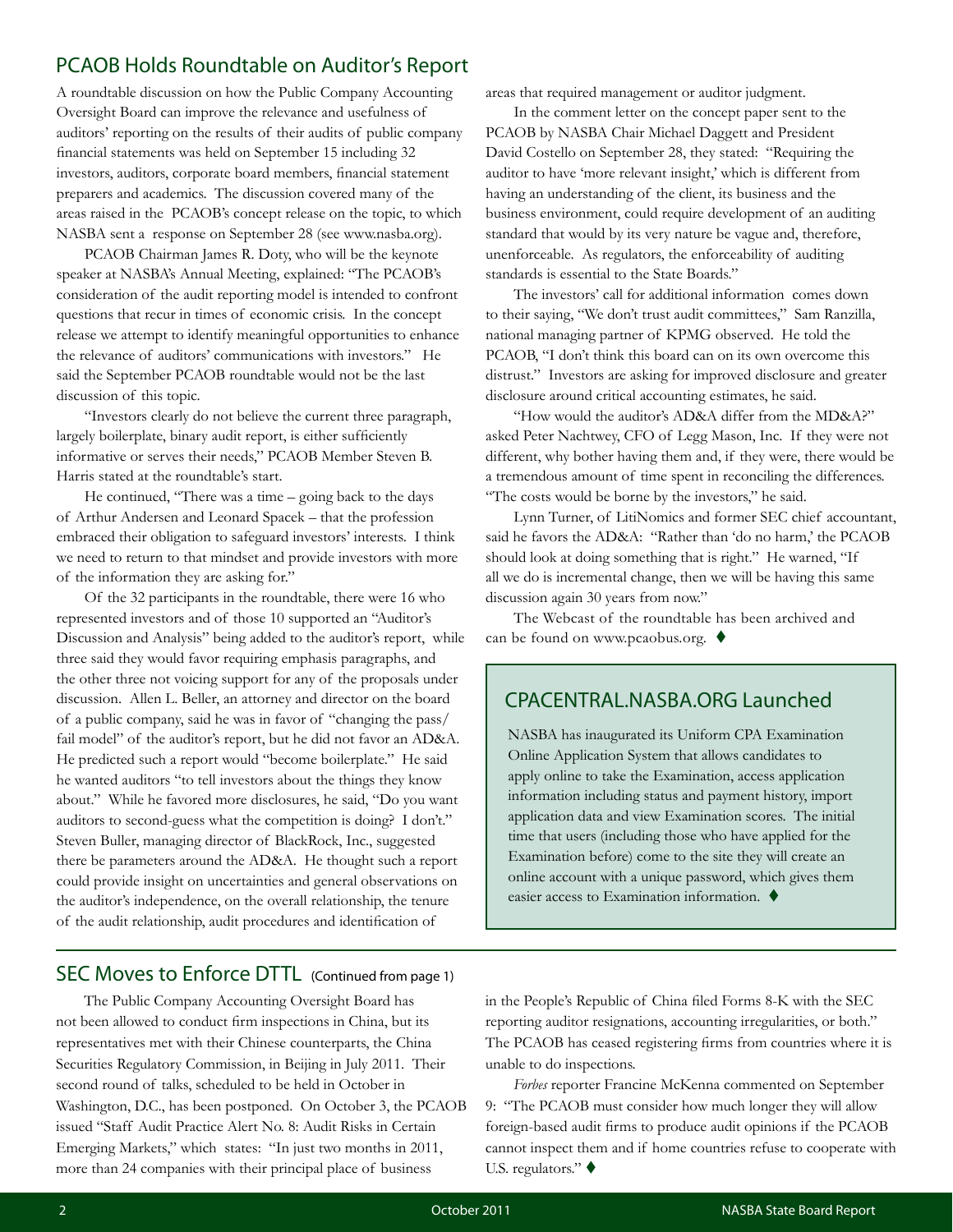# Chair's Memo

## **'Big Deal' Revisited**

It has been an incredible year, not only for NASBA and the State Boards, but for me as well. It has been an unparalleled opportunity and honor representing the NASBA member Boards and our priorities at numerous activities and functions. I only hope that I have properly represented the Boards and the organization with the professionalism and respect that every volunteer and staff member so richly deserves. That would make me feel like a "Big Deal."

In my inaugural speech, I reminded, if not challenged, State Board members that their responsibilities to their Board, their public and their profession extend beyond the Boards' boardroom doors. Our constituents rely on us to be familiar with the current issues affecting the profession and impacting the public. To fulfill our responsibilities, we must study and deliberate these issues. Additionally, I mentioned that current issues have also become global. We are no longer adequately representing our constituents by enforcing only our own state statutes and rules. The Uniform Accountancy Act and mobility have extended our boundaries. And the global standard-setting and regulatory community has demanded that we expand our vision even further.



Michael T. Daggett, CPA

The NASBA Board and Committee members and staff demonstrated a work ethic, enthusiasm and passion that enabled us to have a very productive year. Little can be done without the energy of the volunteers and their supporting staff. We started with a number of new Board members and Committee Chairs, as well as veterans, who took off running and never had time to look back. I will attempt to highlight as many of their achievements as possible in my Chair's Report at the Annual Meeting. I sincerely want to thank each one of you for being "Big Deals" and, as I often say, for making me look good!

I have been so fortunate to have experienced the level of activity and accomplishment that we had this year. In one single transaction, the sale of the Professional Credential Services, Inc., subsidiary, we had the biggest financial impact on our mission of "Enhancing the effectiveness of State Boards of Accountancy." We have reached nearly 100 percent mobility! Almost 40 states have joined or are in the process of joining the Accountancy Licensee Database. We have initiated an Education Research Grant Program. We have assisted numerous State Boards with their efforts to remain or maintain their independent or semiindependent state agency status. We are signing our first Mutual Recognition Agreement with an Asian professional association, the Hong Kong Institute of CPAs. Oh, to name just a few….

And let's not forget that we looked far and long for someone who could replace the NASBA Legend, President/CEO David A. Costello. And we got him. I have had the privilege to personally observe both gentlemen and their commitment to coordinate a relatively seamless transition. It has been a tremendous opportunity to watch two of the most professional individuals, that I know, do their best.

Speaking of David, and a "Big Deal," I can't miss the opportunity to remind everyone of the difference one man has made on our organization. From my days in the '80s serving on the AICPA Council, hearing "Who's NASBA," to now where we have seats at the tables of most of the prestigious professional and regulatory bodies affecting our profession, I am impressed and privileged to have witnessed the change. And because of David's leadership, our members, the State Boards, have a voice and a strong, self-sufficient organization to represent their views. That makes us so much more effective and accomplished. I would say more, but trust me, we will be hearing more during the Annual Meeting, as we should.

As I reflect on my career as a CPA, I am reminded that I have been blessed with great opportunities. I take real pride in my service on the many standard-setting committees and boards for both NASBA and the AICPA. I particularly enjoyed serving as the Chair of NASBA's Ethics Committee, while also serving on the AICPA's Professional Ethics Executive Committee. Both committees accomplished a lot for the benefit of the profession and, in turn, the public. The special benefit of working on all the committees was the opportunity to relate and work with some very bright professionals.

For over 30 years as a partner and mentor, I had the privilege to advise a number of young CPAs and CPA candidates regarding professional conduct. My best advice was that we all must remember that we worked hard to obtain the CPA credential, but we can lose it easily, if we aren't always cognizant of our professional responsibilities. Similarly, as a profession, we have to work hard to gain the trust of our clients and the public, or we may lose it. As a regulator, we need to be diligent, fair and consistent in regulating our peers. Keeping those thoughts in mind should secure a highly regarded profession and career.

Thank you, for the opportunity to serve as your Chair.

*― Michael T. Daggett, CPA Chair 2010-2011*